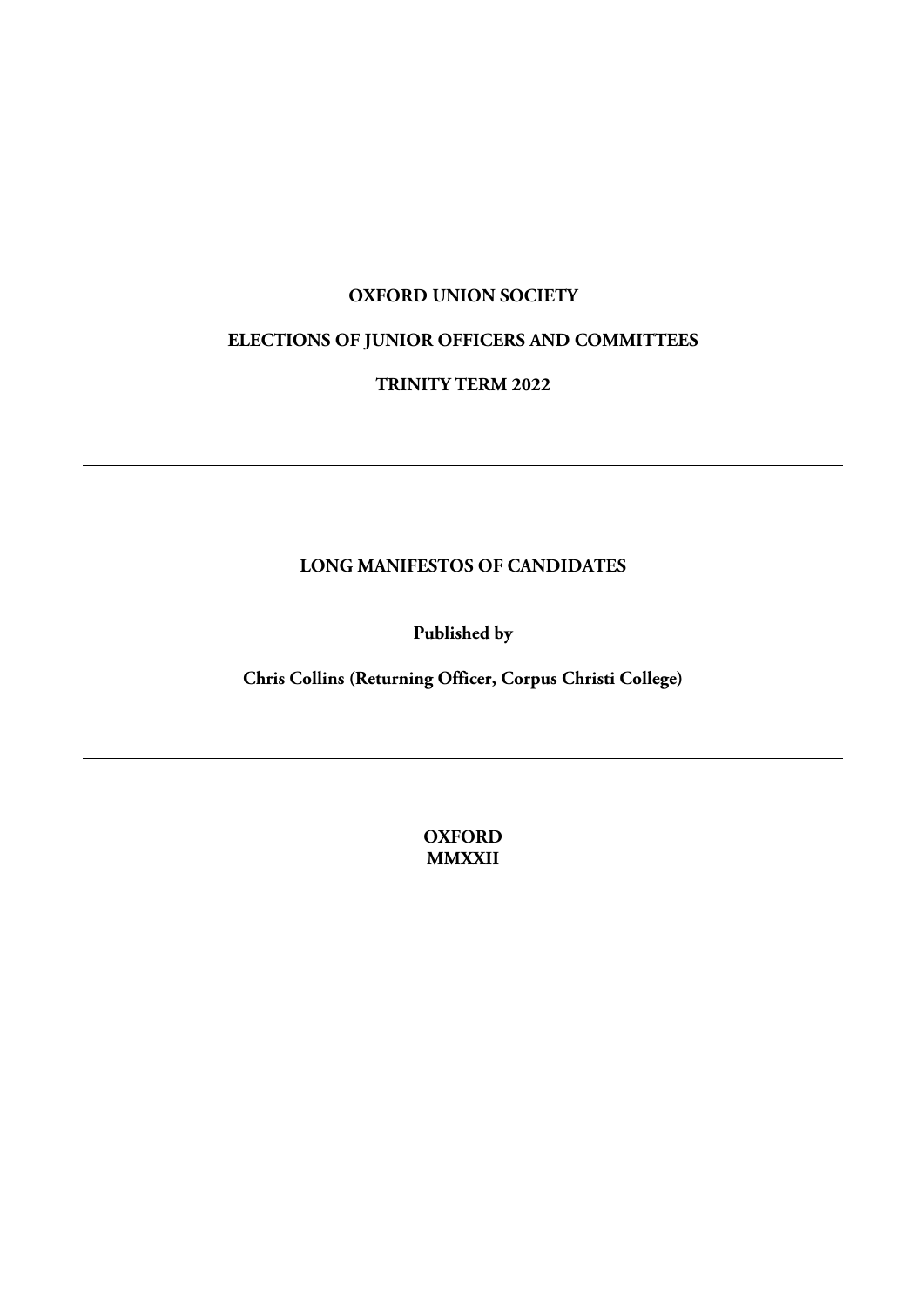The Poll will be held on Friday, 10th June 2022, between 9.30am and 8.30pm. Members may vote in the Goodman Library, and should bring their Membership Card.

The Returning Officer has ensured to the best of their ability that all claims made in Manifestos are true; they advise, however, that Members acquaint themselves with the commonly used terms below in order that they are not misled. Members may wish to consider other similar words used as holding the same meanings and draw inferences from the fact that a Candidate has been unable to make the most substantial kinds of claims

--

#### **Stronger Claims:**

*Raised / Secured* - the Candidate must prove primary responsibility for the production or negotiation of a contractual arrangement, to claim to have raised/secured funds or partnerships.

*Brought* - the Candidate must prove that a speaker visited the Society as a direct result of their confirmation.

*Confirmed* - the Candidate must prove primary responsibility for a speaker accepting an invitation to visit on a mutually agreed date, or the Candidate has drawn up an as yet unsigned contract, following agreement from involved parties on its contents, which is set to be signed in due course.

*Organised* - the Candidate must prove their primary control of an event's inception and development. Where primary control is shared comparably with another Member, co-organised shall be used.

*Responsible for / Led / Ran* - the Candidate must prove primary responsibility for the content of claim.

*Arranged* - the Candidate must prove a substantial degree of control of an event's development, but not the contribution to inception that any organised claim requires

*Negotiating* - the Candidate must prove primary responsibility for an ongoing negotiation, clear interest in response to their proposition, and further progress from this towards a confirmed claim since then.

#### **Weaker Claims:**

*Assisted / Helped to* – modifiers used where there is sufficient proof that a Candidate contributed substantively, but insufficient to prove that they have the necessary level of contribution or control for the stronger claim.

*Interest from* – where there is insufficient evidence for a stronger negotiating claim, but there has been clear interest received to their specific invitation or proposition.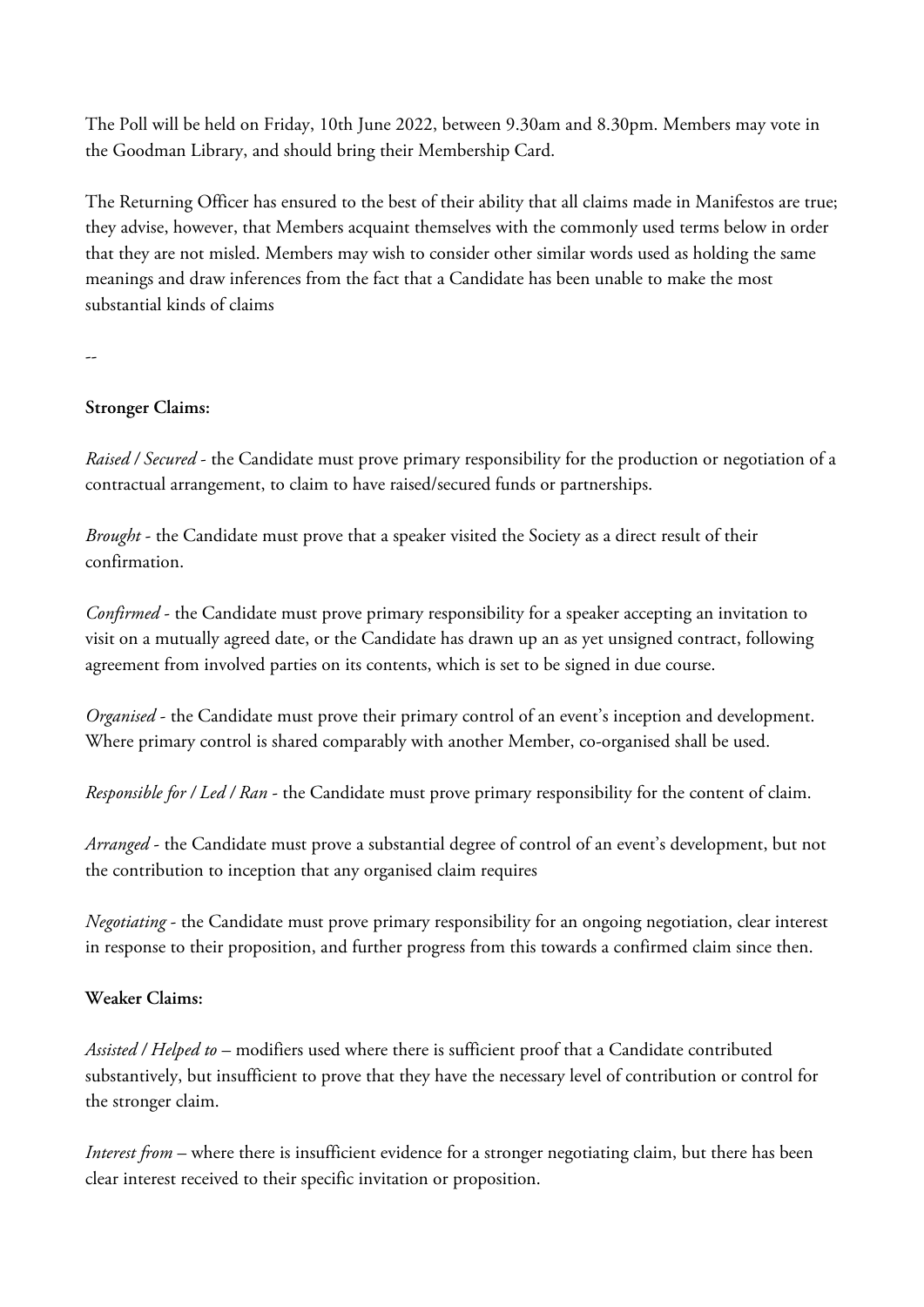*Invited / Contacted* – proof has been provided that the Candidate had primary responsibility for the invitation.

*Supervised / Oversaw / Co-ordinated* – proof has been provided for a lower level of involvement in an event or project suitable for these claims.

*Facilitated / Worked –* proof has been provided that a candidate contributed significantly to an event, usually but not necessarily the logistics or hospitality.

Weaker claims will be used often in Manifestos even by good Candidates: usually only Candidates for Office will be able regularly to make "stronger claims". The distinction is nonetheless worth making.

--

This booklet has been produced by the Returning Officer, at the Oxford Union. It is copyright of the Oxford Union Society © 2022, and no unauthorised reproduction is permitted.

Please contact the Returning Officer with any queries about the Election: ro@oxford-union.org.

Large-type and accessible versions of Election Literature are available on request from the Returning Officer, via ro@oxford-union.org.

Candidates for Secretary's Committee no longer submit Long Manifestos. Their Short Manifestos may be inspected in the relevant booklet for Short Manifestos.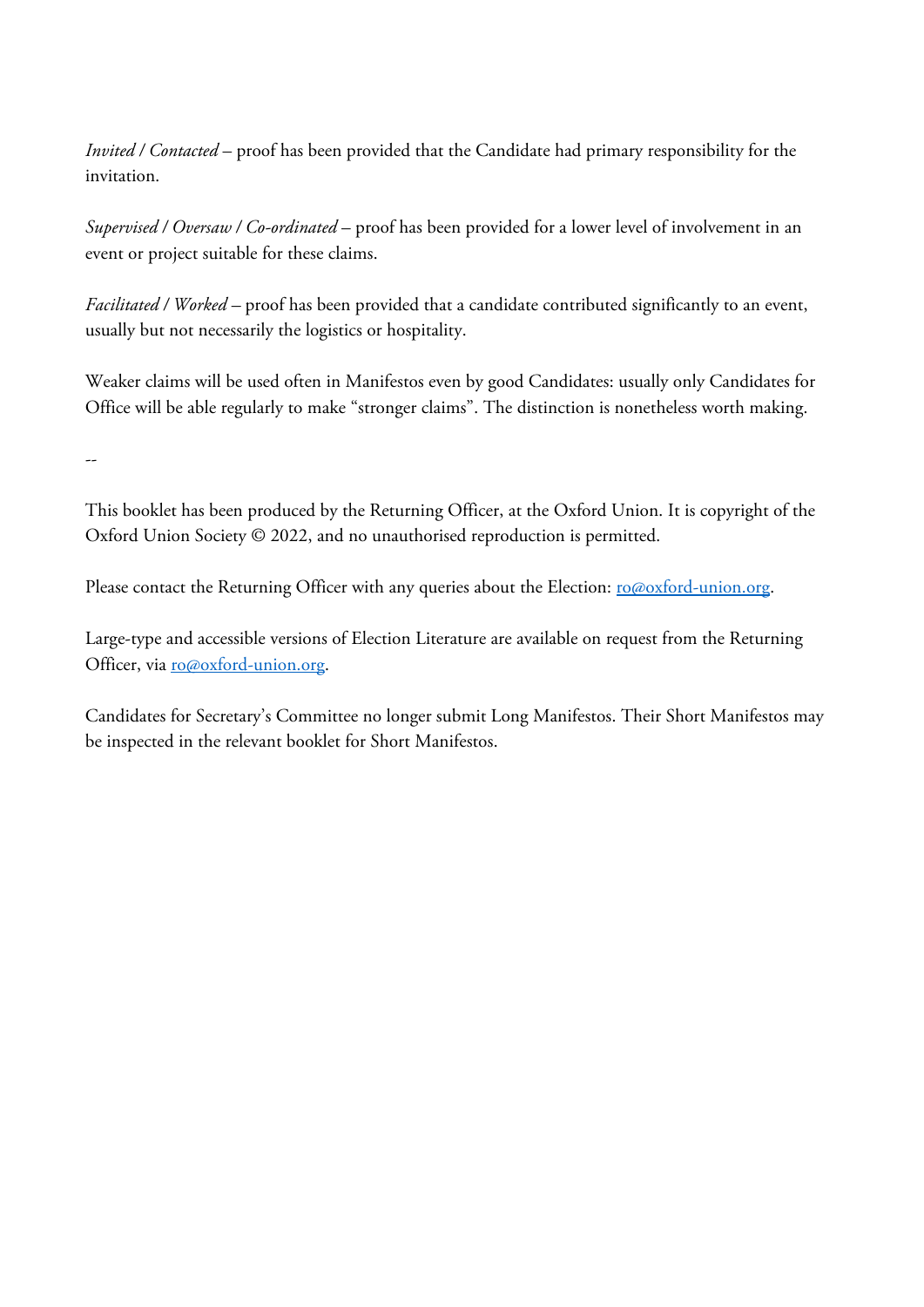# **Candidates for Standing Committee**

# *Members of the Society's governing body, to assist the Officers and plan social events*

# **Michaelmas Term 2022**

--

# Sami ADNAN (Secretary's Committee, *Reuben College*)

#BeReal

**EXPERIENCE** 

- FIRST committee member from Reuben College!
- Facilitated EDUCATION PANEL
- Facilitated *ALI ABDAAL*!
- Delivered **RAJ DEBATE** paper speech

### ACHIEVEMENTS

- Contributor: WHO Community Engagement Guidelines
- Reuben College Fund **WINNER**

### PLEDGES

- Japanese Sake Tasting
- Panel on the post-Brexit era

I endorse all #BeReal pledges

# Spencer SHIA (Standing Committee, *Exeter College*)

#NEW

### **CONFIRMED** MORE SPEAKERS, **ARRANGED** MORE EVENTS, **WORKED** MORE VAC DAYS (30!)...THAN ANY OTHER STANDING CANDIDATE

Accomplished:

- **CONFIRMED** 10+ speakers: **Tiananmen Organizer**, U.S Secretary of Defence, CNN Chief International Correspondent
- **ARRANGED** NATO Debate
- **ARRANGED** Roe v. Wade Panel, Interfaith Roundtable
- **INTEREST** from U.S Ex-Secretary of State, Supreme Court Justice, Ex-CIA Director

Dedicated:

- **WORKED** 30+ Vac days
- WINNING PAPER SPEECH: Prison Debate

<sup>--</sup>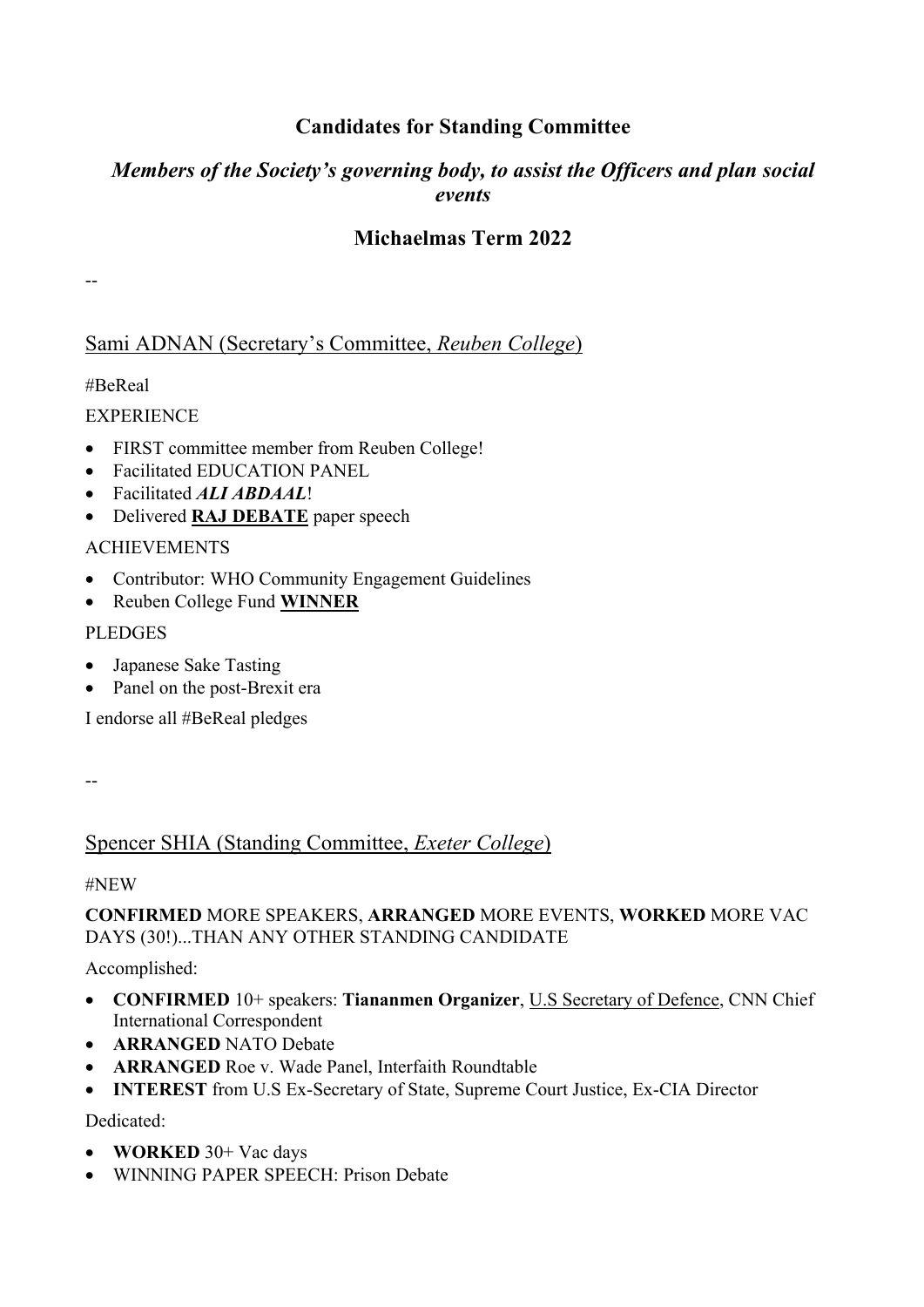Vision:

- Future of American Democracy Panel
- Larger Bar Menu
- Halloween Party

I endorse all #NEW pledges

--

# Hannah EDWARDS (Secretary's Committee, *Lincoln College*)

#NEW

## **ONLY Standing Candidate to:**

- **COMPETITIVELY DEBATE** and represent Oxford debating internationally**!**
- **PRODUCE** popular *Union TikTok content*
- **COACH** Beginners' Debating *members' outreach!*
- **WIN** debating Cuppers

## **Dedicated:**

- **ORGANISED and RAN** a **SOCIAL***: War of Words*
- **WORKED** 6 events and more vacation days than required
- **ARRANGED** Ball Entertainment
- **CONFIRMED** multiple speakers: Alistair Brownlee!
- **HELPED ARRANGE** Stormzy debate
- Secretary of Secretary's Committee

## **Vision:**

- **Jingle Bells Party!**
- Feminism *head-to-head*
- **Debating Games Night**

I endorse all #New pledges

--

# Rosalie CHAPMAN (Press & Sponsorship Officer, *Hertford College*)

### #BeReal

## *ONLY* STANDING COMMITTEE CANDIDATE TO SERVE ON **ACCESS COMMITTEE**

## **DEDICATED:**

- Organised **access** Social: *ex-Socioeconomic Officer*
- Worked *11+* vac days
- Helped arrange **2** debates
- Invited **Australian Ex-PM**
- *Facilitated* Socials: *2* pub quiz, *2* **Union Balls**, Garden Party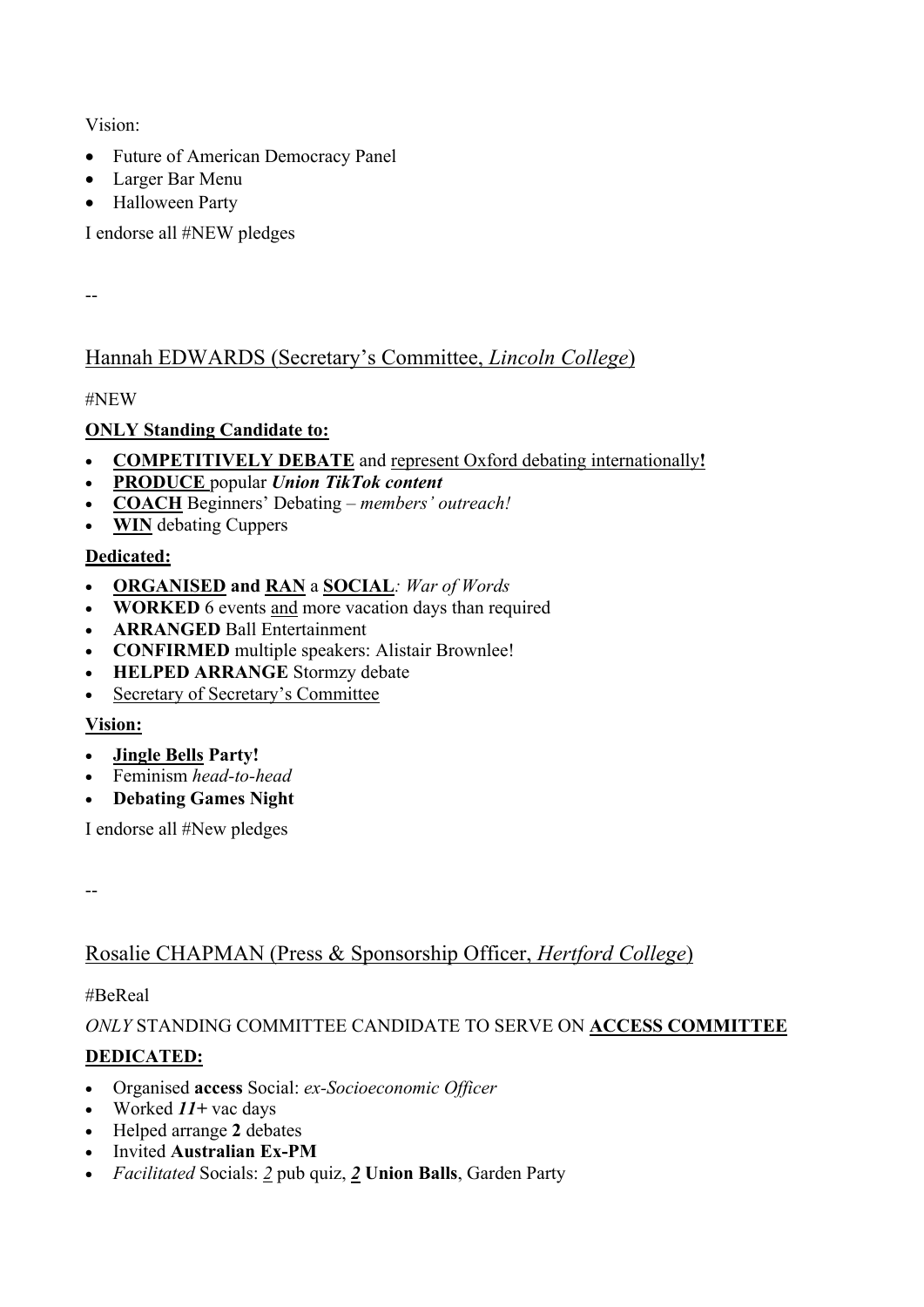### **ACCOMPLISHMENTS:**

- **Vice President-elect** 93% Club
- **Secretary** OxSID
- VP **Crankstart** Council
- **Class Act** Officer (SU)
- Senior Consultant OSG

#### **VISION:**

- **Eco-friendly** Union
- **Social Mobility Panel**
- Careers Fair

CHAMPION CHAPMAN!

--

# Tom ELLIOTT (Secretary's Committee, *New College*)

### **#Real**

Pledges

- A Union where trust, accountability and transparency come first.
- Senior Committee Reform.
- **2am** Bar Closing.
- **Political Corruption Panel**.

### Dedicated

- Worked 14.5 Vac Days, **MORE** *than any junior committee member this term!*
- **Confirmed 6 Speakers:** Cath Kidston, Levi Roots.
- **Confirmed**, **Arranged**, **Hosted** UK-USA Ambassador.
- **Facilitated 12 events**: AJ, The Beast, Ball.
- Gave **Paper Speech** in Borders Debate at *20 Minutes Notice***!**
- Secretary: Union's Largest Committee.
- Ex-Elected Member of Finance Committee. Scrutinised £1m+ budget.

--

## Kwabena OSEI (Secretary's Committee, *Corpus Christi College*)

### **#BeReal**

### **DEDICATED**

- Recipient of the **ISLA Academic Gift 2020**
- *Events Officer of Oxford Law Society*
- BAME Officer for OULC
- Corpus Christi College Subject Ambassador
- *Student Rep for Academic Committee for History and Politics*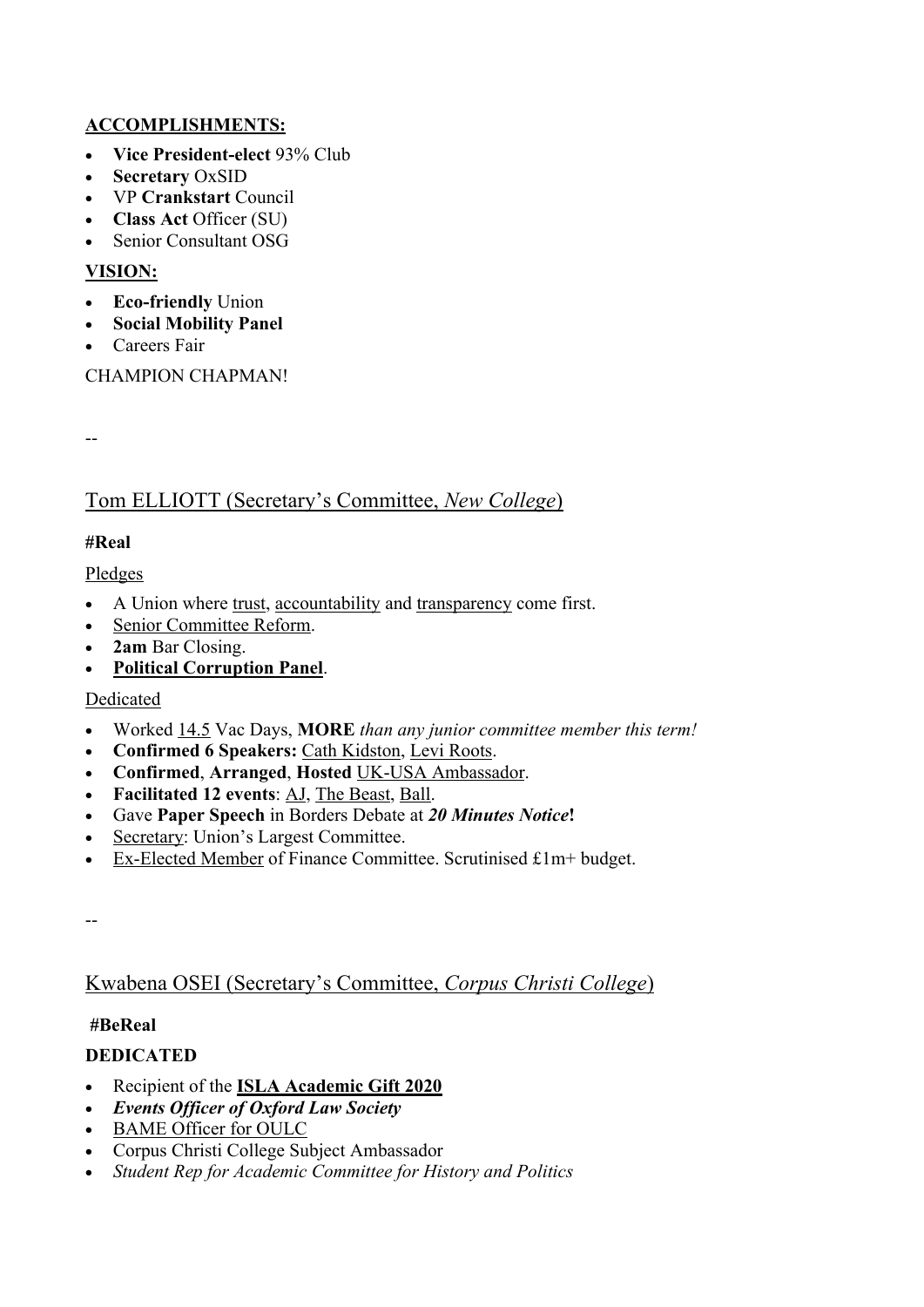- **Contributed to** Equality Objectives Working Group
- *Organised* inter-college BME formal dinner
- **Interest from 'The Apprentice' contestant!**

#### **VISION**

- *'Meet the Committee' Event at start of MT*
- Oxford Union Open Day for sixth-form students
- *Careers Fair with Sponsors*
- **Oxmas Gala!**

I endorse all **#BeReal** pledges.

--

### Joe MURRAY (Secretary's Committee, *Pembroke College*)

#### Committed:

- *Interest* **from 3 speakers** (SNAPCHAT CO-FOUNDER & TOP DIPLOMAT)
- *First Speaker* in *Monarchy* Debate
- Norton Rose Fulbright **Scholar**
- *Class Act Rep* for Pembroke
- To be PUBLISHED in *Union Magazine*
- *Worked* the Royal Ball / **4** speaker events/ **1** panel/ **2** debates/ **1** pub quiz
- **Geordie**
- **Care-leaver's** ADVOCATE

#### Perspective:

- *TIERED membership* more **affordable**
- **Ticketed events for non-members** to RAISE FUNDS and INCREASE AUDIENCES
- BAN 'binning' of speakers
- **2 for 1 cocktails** UNION HAPPY HOUR
- *Northerner Social*

DON'T WORRY, VOTE MURRAY

--

## Lukas SEIFERT (Secretary's Committee, *Christ Church*)

#### **#NEW**

### **Dedicated:**

- **WORKED** 21+ Vac days
- **FACILITATED 23 Events**, more than any other standing candidate!
- Ex-Secretary of Secretary's Committee
- Assistant Editor of Union Debate magazine

### **Accomplished:**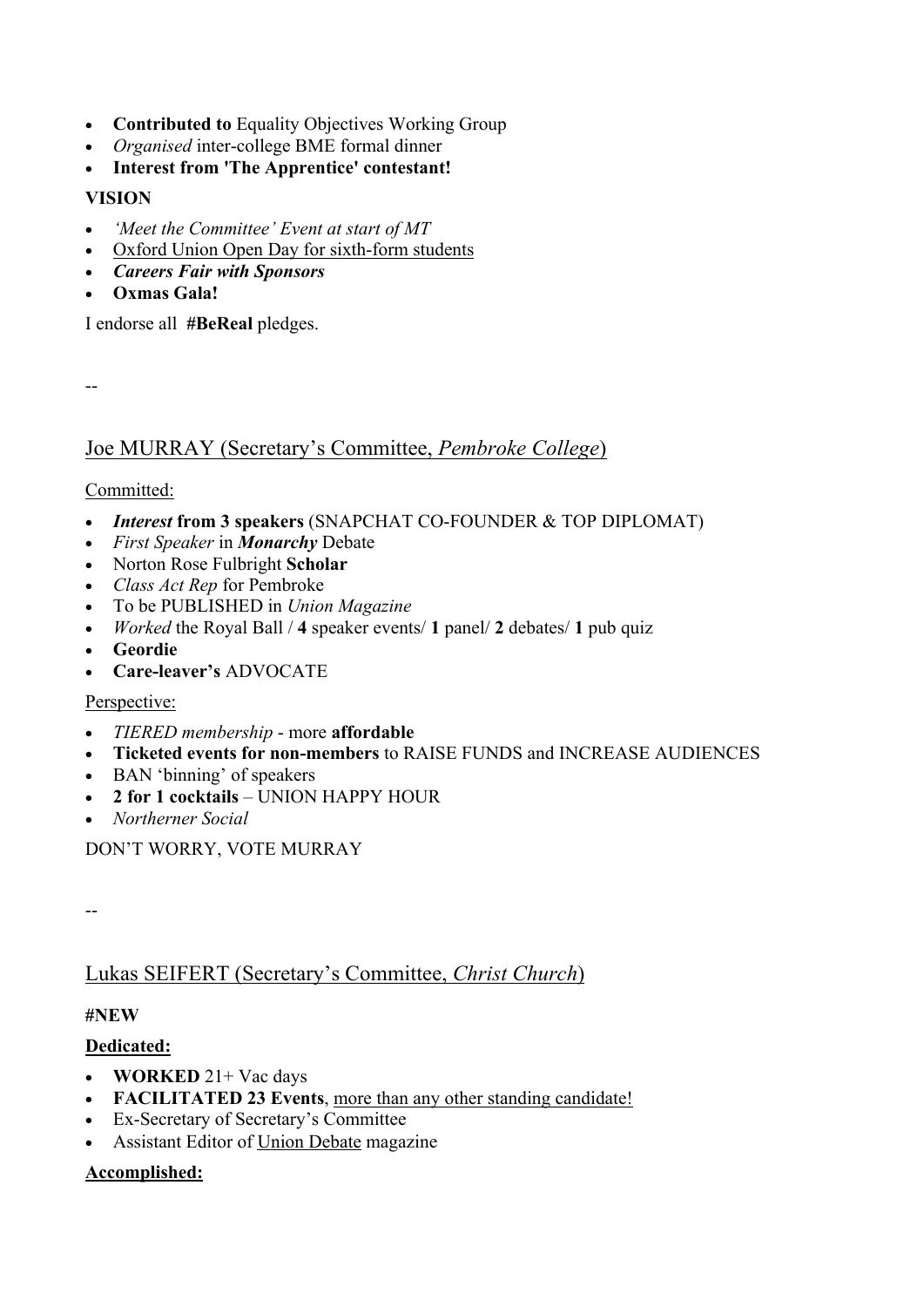- **CONFIRMED Bear Grylls!**
- **OVERSAW** whiskey tasting
- **DELIVERED** Pop Culture Paper Speech
- **RESPONSIBLE FOR** entertainment on Garden Party Committee
- *Sponsorship interest from law firm*

#### **Vision:**

- Union speakers address **mental health** *compilation video*: **INTERVIEWED Stephen Fry**
- **Mental health** panel
- Database to enhance sponsorship strategy
- Poetry night

I endorse all #NEW pledges.

--

### Rosie JACOBS (Secretary's Committee, *St Anne's College*)

#### **#NEW**

### **Dedicated:**

- **WORKED** 11 Vac Days
- **FACILITATED** Union Ball!

### **Accomplished:**

- **CONFIRMED** 4 speakers
- Helped **CONFIRM ANTHONY JOSHUA!**
- **HELPED ARRANGE** Politicisation of Rap Debate
- **DELIVERED** Winning Paper Speech in Politicisation of Rap Debate
- **FACILITATED** 12 events

#### **Vision:**

- 'Girls' Night In' at the Union
- Empowering *Language in Rap* Panel
- **World Cup** Opening Watch Party
- **INTEREST FROM**: Major Record Label CEOs, *BBC Radio DJ*

I endorse all #NEW pledges.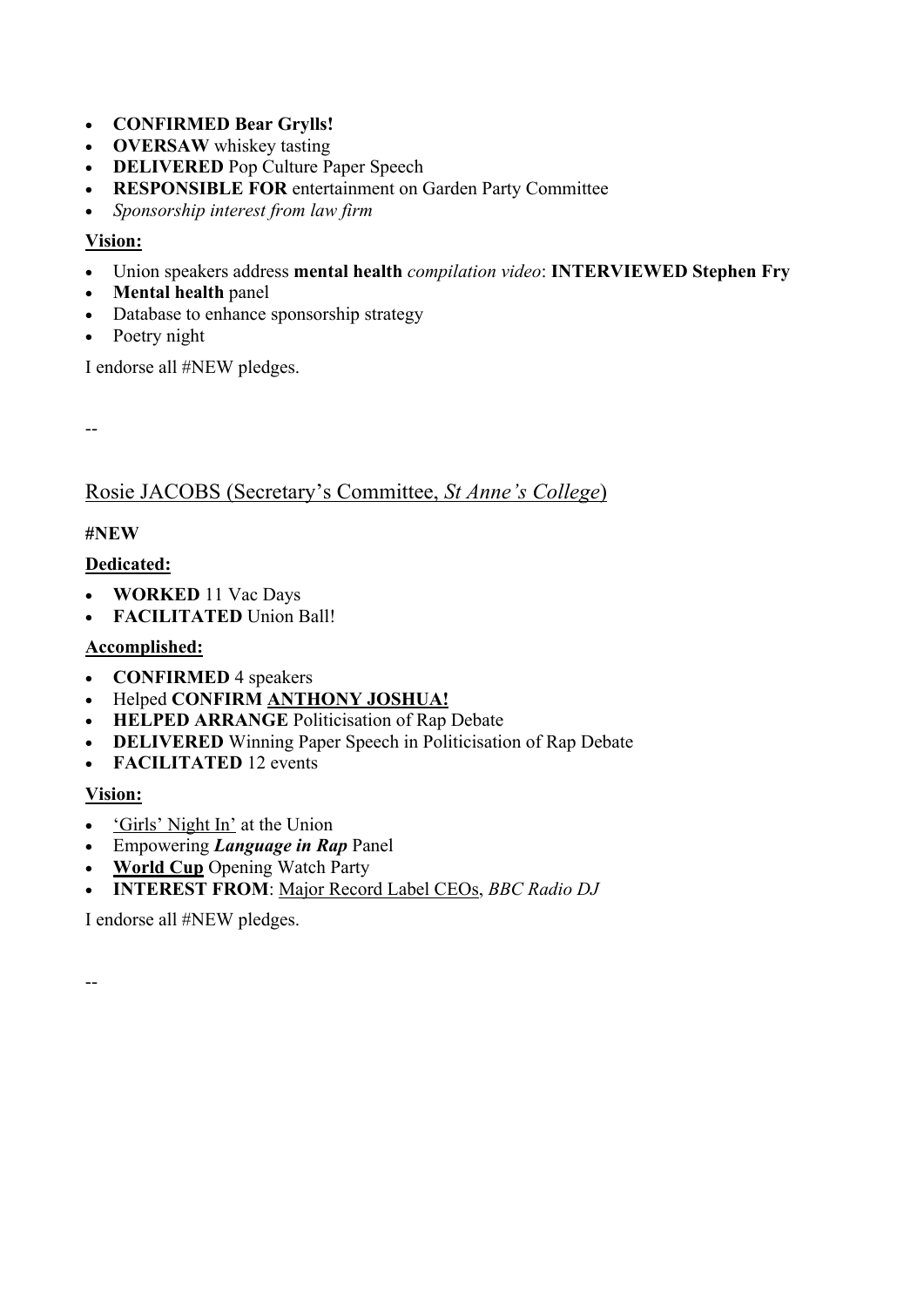## **Candidates for Secretary**

## *With responsibility for the term's social events and for minuting Standing Committee Meetings*

## **Michaelmas Term 2022**

## Matthew **DICK** (Standing Committee, *Magdalen College*)

#### **#NEW**

--

Worked **MORE Vac Days**, confirmed OVER **THREE TIMES MORE speakers**, organised **MORE socials**, organised **MORE panels**, worked **MORE events**, served on **MORE Ball Committees**, fulfilled **MORE pledges**, helped arrange **MORE debates**, minuted **MORE committee meetings** than ANY OTHER Secretary Candidate

From watching the first debate of my first term, I felt lucky to find the Oxford Union. Being involved on committee has allowed me to debate in the chamber against celebrities such as Stephen Fry and Megan Barton-Hanson on topics that I feel strongly about, to organise panels on Holocaust Remembrance and Prison Reform, and to make friends with people who care about shaping these conversations as much as I do.

I believe that Union socials, which should promote an opportunity for members' self-expression, at times are failing to do so. I want to run for Secretary to change this situation. Having worked more vac days, worked more events and organised more socials than any other candidate, I am the right candidate to see reforms through and inspire the Junior committee by leading from the front. I have seen the sacrifices that committee members make and strive to reward them better.

I pledge to establish an Access Review for the Ball, install discounted non-drinking Ball tickets, and form a working group on tackling sexual assault at Union socials.

I hope that these measures will enable me to run the following events in a way which makes them more inclusive and allows members to get what they deserve out of the Union:

- Broadway Ball
- World Cup Viewing Parties
- Ceilidhs and Ballroom dancing in the Chamber
- Snooker Tournament!

I have served on the ball committee this term, organised and arranged socials like the Champions League Final Viewing Party and May Day Gala, and championed issues like discounted nondrinking Ball tickets in finance committee meetings. I am incredibly excited to be running for a position that will allow me to lead these elements of the society and create a #NEW Union.

I endorse all #NEW pledges

--

# Alex GARCIA (Standing Committee, *Balliol College*)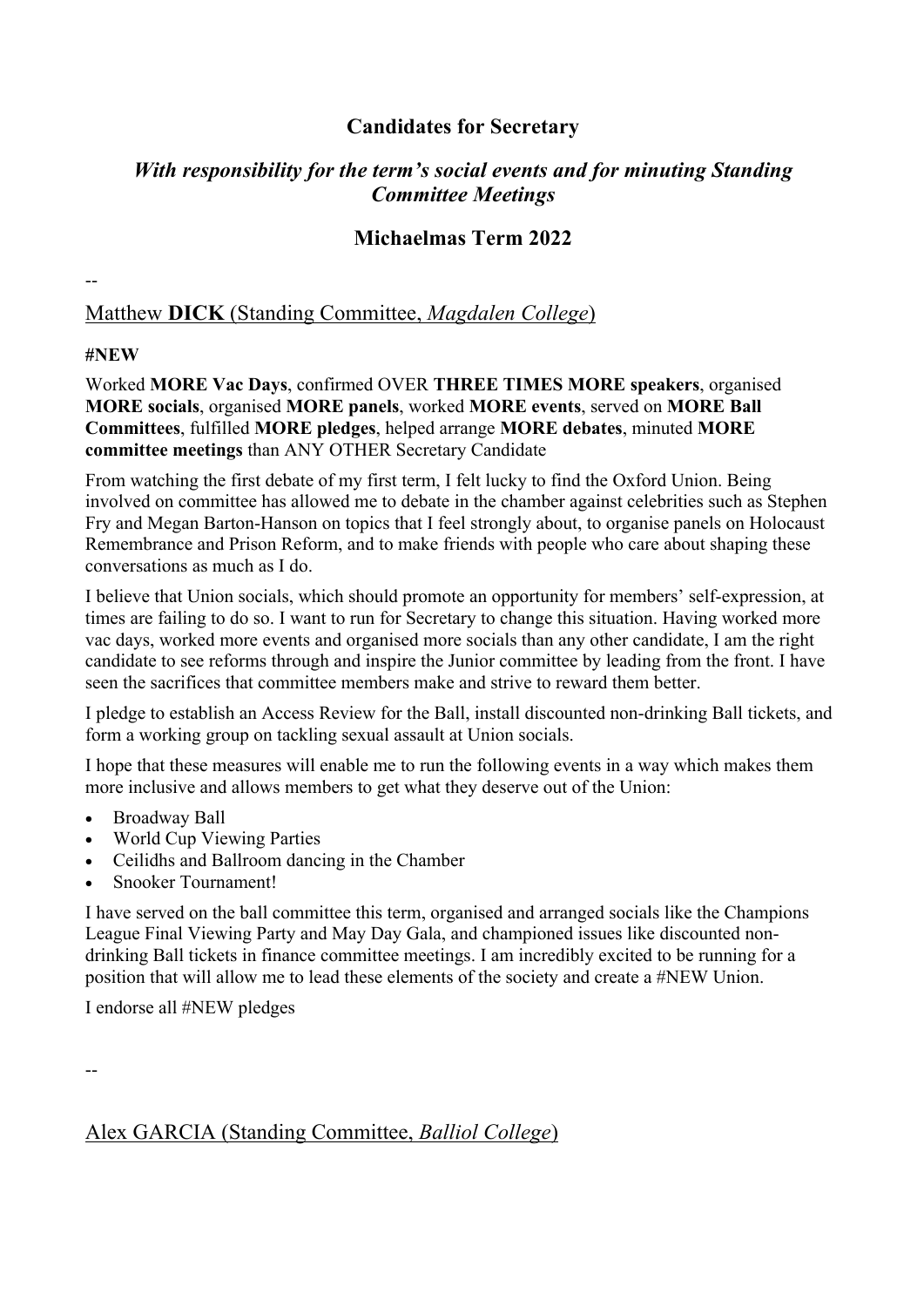Since year 6, I have been involved in organisations which resemble the Oxford Union from School Student Council to MUN. I was even interviewed as a student panelist at an event at the United Nations. I grew up in the US, but became aware of the Union, its history and its ideas when I was still in high school.

After arriving here in Michaelmas this academic year, I unexpectedly found myself wrapped up in an election for the Secretary's Committee. To my own surprise, I won and was thrust into this amazing organisation. I do not regret this for one moment. I have written questions for amazing speakers, passed a rules change for a committee I am passionate about, created and led exciting events, and begun to leave my own mark on this amazing society.

I feel passionately that I am ready to do much more. I believe my experience both before and on the Union's committee makes me the most qualified person for the role of secretary. I have managed more events, attended more meetings of the finance committee, and passed more budgets than any other secretary candidate. I am also an events photographer and I have worked previously in the restaurant industry. I am excited at the prospect of having more say in the fantastic event this society puts on. Among my many ideas are a Halloween themed ball, an Oktoberfest social, and given my background and interest in Latin American history, a panel on pan american cooperation.

The Union has recently made huge strides towards inclusivity and diversity. I want to continue these existing trends and firmly believe that I am in the best position to do so out of all secretary candidates.

#### QUALIFIED

- Can *write in cursive* lol
- Freelance **Events Photographer**!
- Started a business at 15!

#### DEDICATED

- **Restructured** and *formalised* a committee through RULES CHANGE
- Added a THIRD *pub quiz* by popular demand
- Joined committee IN THE MIDDLE OF THE VAC to begin work after a resignation

### VISION

- HALLOWEEN **ball**
- *Oktoberfest social*
- **Pan-American Cooperation** PANEL

I support all the pledges of **#BeReal**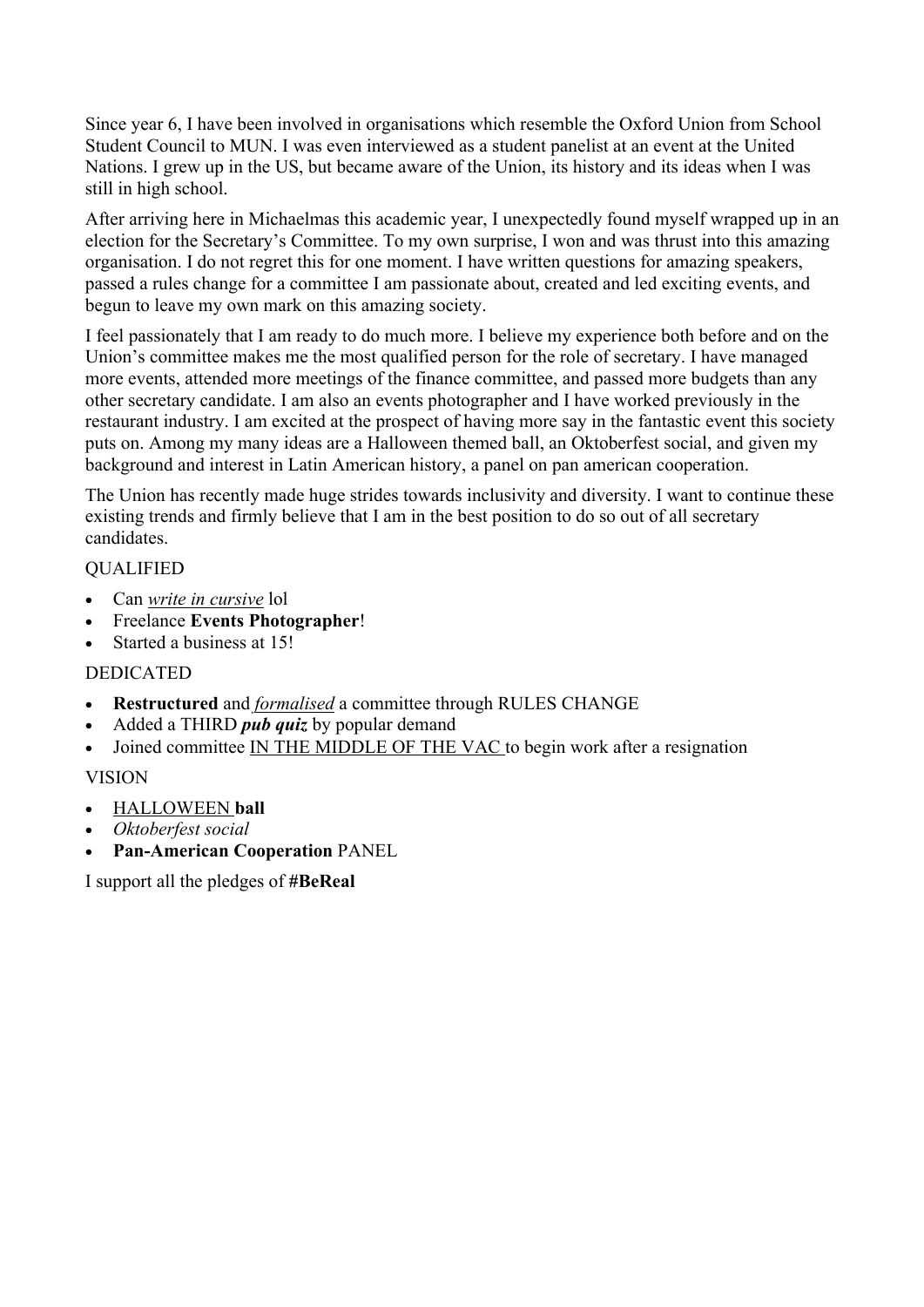## **Candidates for Treasurer**

## *with responsibility for the raising of sponsorship and for buildings maintenance*

# **Hilary Term 2023**

--

## Sharon CHAU (Ex-Chair of Consultative Committee, *University College*)

### **#NEW**

WORKED **MORE VAC DAYS**, **MORE COMMITTEE TERMS,** CONFIRMED **MORE SPEAKERS**, FACILITATED **MORE FUNDRAISING** THAN ANY OTHER TREASURER CANDIDATE

### **DEDICATED:**

- **SERVED** 5 terms on Committee
- **WORKED** Required Vac Days
- **FACILITATED EVERY SPEAKER EVENT HT22**

### **ACCOMPLISHED:**

- **DELIVERED** *winning speech -* **Porn** debate!
- **FACILITATED** £431,000+ Membership Drive
- **RAN** *Women's Debating Workshop*
- **COACHED** Oxford Debate Squads
- **HELPED ARRANGE** Chinese Wine-Tasting

### **VISION:**

- **Anti-spiking** measures
- **Tiered access membership**
- **SEX & PORN** Panel
- *China & East Asia* debate
- **Discounts** PRET, Knoops
- Courtyard *Street Food Festival*
- **ESL** Debating Workshop

I've always loved debating, which drew me to the Union when I first came to Oxford. Speaking Cantonese at home and school, debating in my second language was initially daunting - it was great coaches and YouTube Union debates which allowed me the honour as Captain of the Hong Kong national debating team. However, I was acutely aware of the sexism in debating: at school, I ran a women's-only debating competition, and here at the Union, I run Women's Debating/Public Speaking workshops. In running for Treasurer, a position which has been traditionally male, I hope to ensure that there isn't a patriarchal culture.

Having worked at the Union for five terms, as seccie, Press Officer, Director of Press, and Chair of the Consultative Committee, I've spent countless days in the Union buildings and experienced firsthand the behind-the-scenes work for all our events. As CCC, I was in charge of contacting all speakers; Zizek's call during my tute, because he didn't know how to use Zoom, was definitely a highlight. Another memorable moment was helping arrange the Chinese wine-tasting event, talking about Chinese culture and politics with the guest, and having leftover wine after a night of serving. I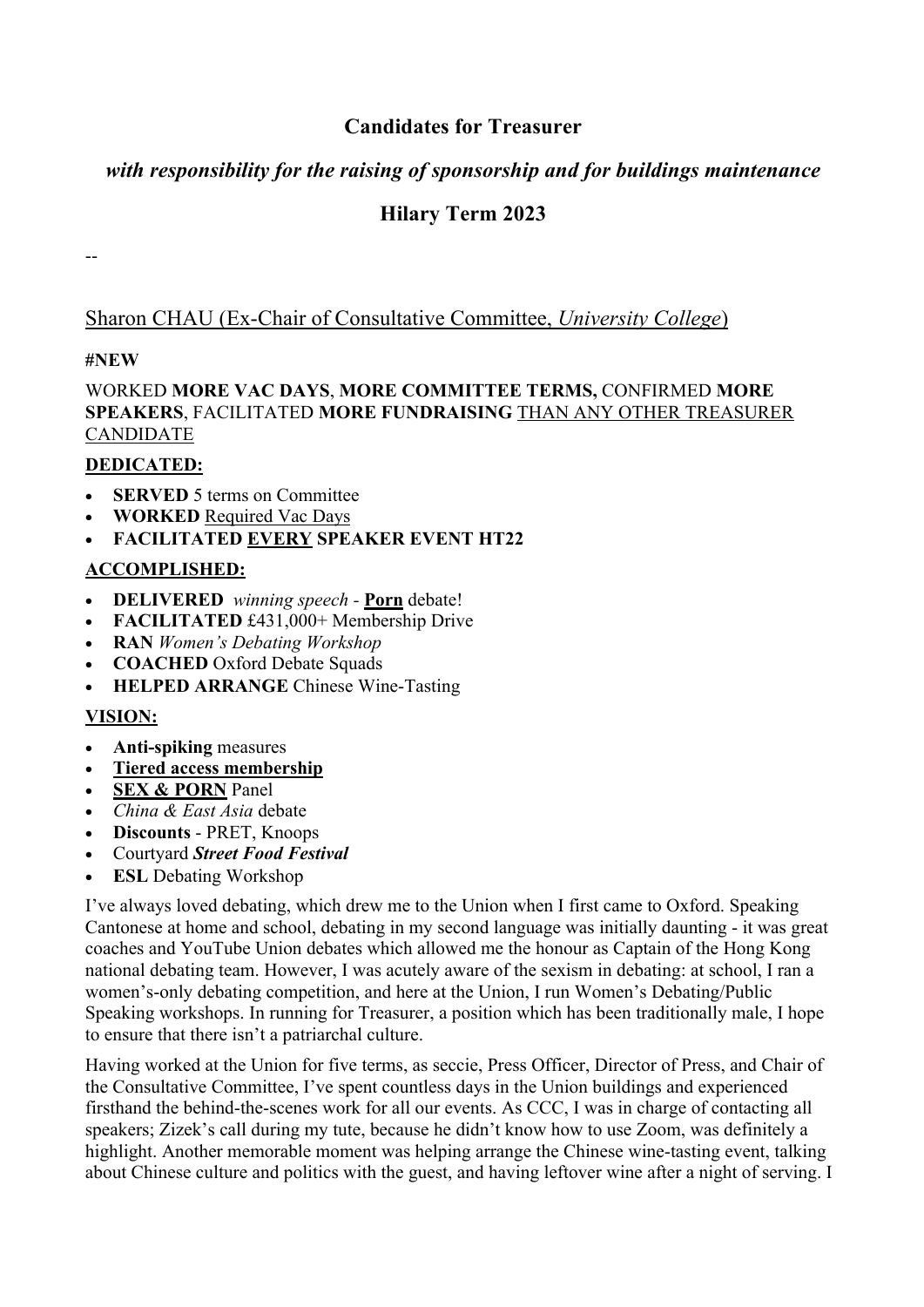also loved speaking in Opposition in the Pornography debate and was applauded for shutting down a rowdy POI.

I hope these experiences allow me to serve as your Treasurer, allowing me to fulfill my vision of a more inclusive Union. I believe women should be seen and heard.

I endorse all #NEW Pledges.

--

# Israr KHAN (Standing Committee, *Regent's Park College*)

### **#BeReal**

### **DEDICATED:**

- **Confirmed a Prime Minister, Multi Millionaire, and Supreme Court Justice.**
- Led the initiative of organising a **War Crime Panel**
- Run a Summer Programme of around **100 Students**
- **Delegate to the Finance Committee**
- **Delivered** 2 winning *Paper Speech*

### **ACCOMPLISHED:**

- Brough **Rules Change for Members Paper Speeches**
- Passed Standing Order for **Investment Working Group for Union's Finances**
- **Pro-bono** legal worker
- **Organised** *Union Graduate social*
- **Co-organised** *Union International social*
- **Ex-President** of Student Parliament
- **Vice-President** Regents MCR; **Ex-Vice-President** Pak-Soc

### **PLEDGES:**

- Diversify the Union's finances
- Function the the Investment Working Group

*Khan't go wrong with Israr*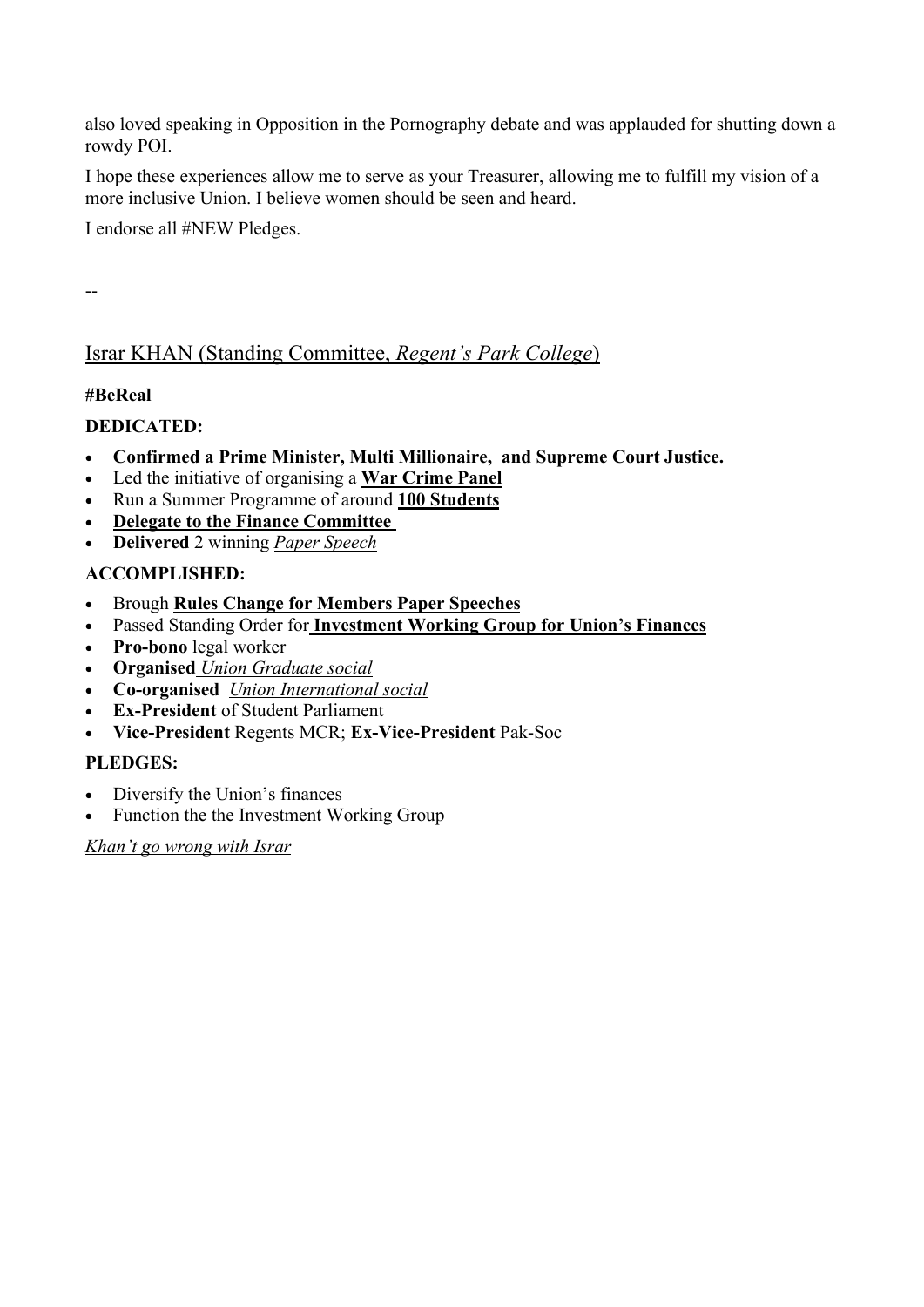## **Candidates for Librarian**

## *with responsibility for the Library and for arranging individual speaker addresses*

# **Hilary Term 2023**

Mekaeel MALIK (*Pembroke College*)

**#BeReal**

--

**Served Positions:**

- **Academics affairs officer MBA,** *SBS*
- **Chief Operating Officer, Weaverbird Group**
- **Associate, JP Morgan**
- **BEng Engineering,** *Warwick University*

**Pledges:**

- **Greater ACCESS for members to guest speakers**
- *Debate training* **weekends**
- **Paperless events**

*I endorse all #BeReal pledges*

--

# Disha HEGDE (Standing Committee, *St John's College*)

#### **#NEW**

#### ATTENDED **MORE LIBRARY COMMITTEE** MEETINGS**,** PASSED **MORE STANDING ORDER CHANGES,** PASSED **MORE BOOK LISTS** THAN **ANY OTHER LIBRARIAN CANDIDATE**

Serving as the **only** female Elected Member of Standing Committee, I've seen both the power of the Union to platform important conversations and its failure to protect the women that serve it. Thus, I want to set up a women's safety and wellbeing working group. Next year is the **sixtieth anniversary**  of women becoming members of the Oxford Union. While we've come some way, my two terms on committee have proven to me that we still have an **incredibly long way to go**. I aspire to make the Union's reporting mechanisms around sexual violence and bullying more **accessible** and introduce compulsory sexual violence and anti-bullying training.

I believe I'm best placed to do this: as **co-chair** of the Women\*s Campaign for this university, **trustee** of a leading young people's mental health charity, **treasurer** of my college's FEMsoc, and a **campaigner** against child marriage - which took me to the Houses of Parliament to challenge MPs on the UK government's role in tackling this.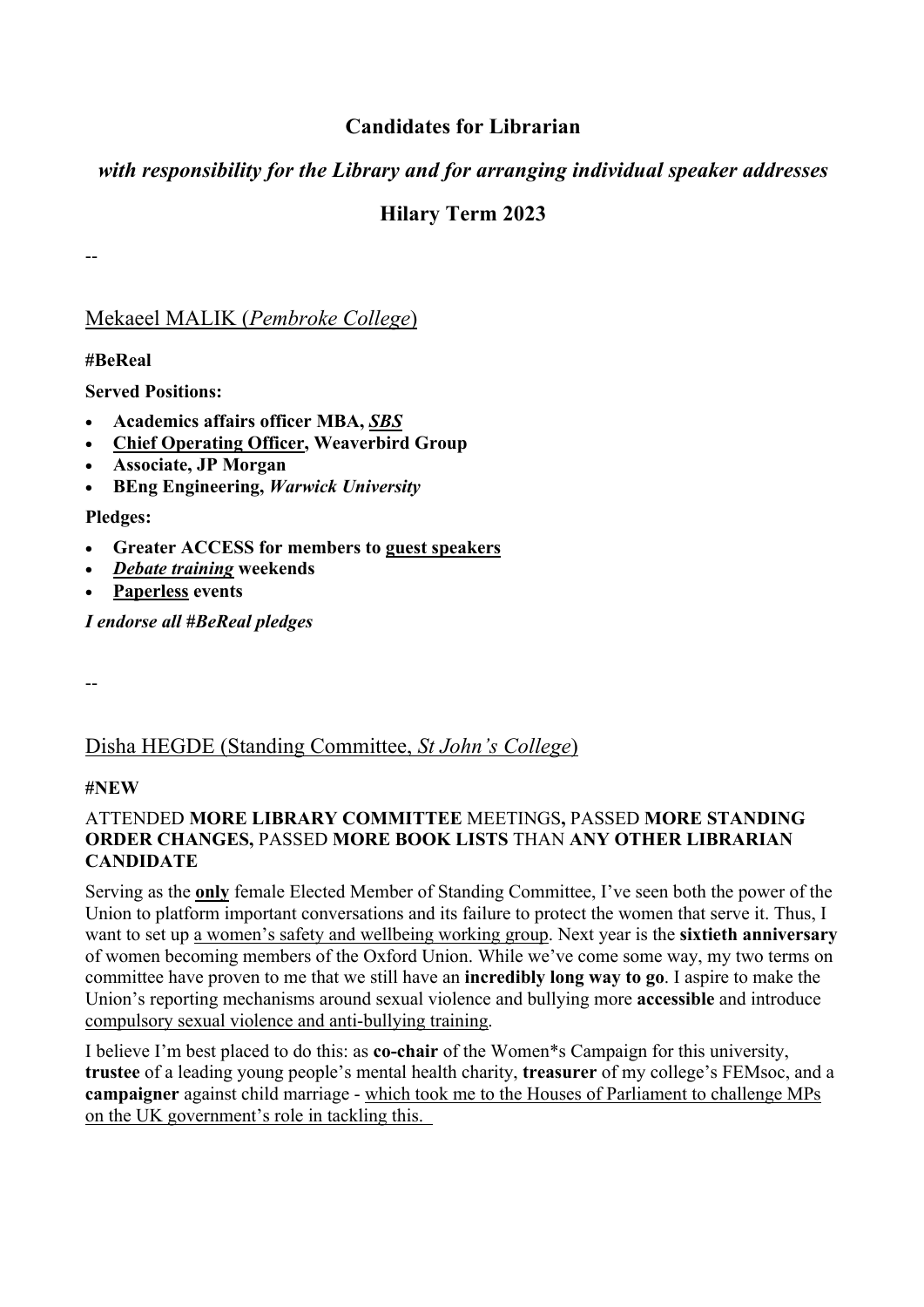Inspired by period poverty activist, Amika George, who I confirmed last term, I **passed** a long overdue standing order change that requires the Union to provide free sanitary products in all of its bathrooms. Recently, I **passed a budget** to ensure this provision is actually met. This is what the Union should be about: hosting speakers and discussions that actively have impact. Whether providing an opportunity for us to question and hold leaders to account, or inspiring us to make changes - which is what I did when confirming Ai Weiwei and Stansted activist Ben Smoke.

As the **only** Librarian-Elect candidate to be a member of Library Committee, I championed improvements in the cultural diversity of the Society's collections. I was able to make a floor speech on the Colonial Repatriation Debate in front of Stephen Fry, but as a South Asian member of this Society, **I believe we must take active steps in dismantling the Union's colonial legacy**, starting with reviewing the pictures displayed in the Morris room.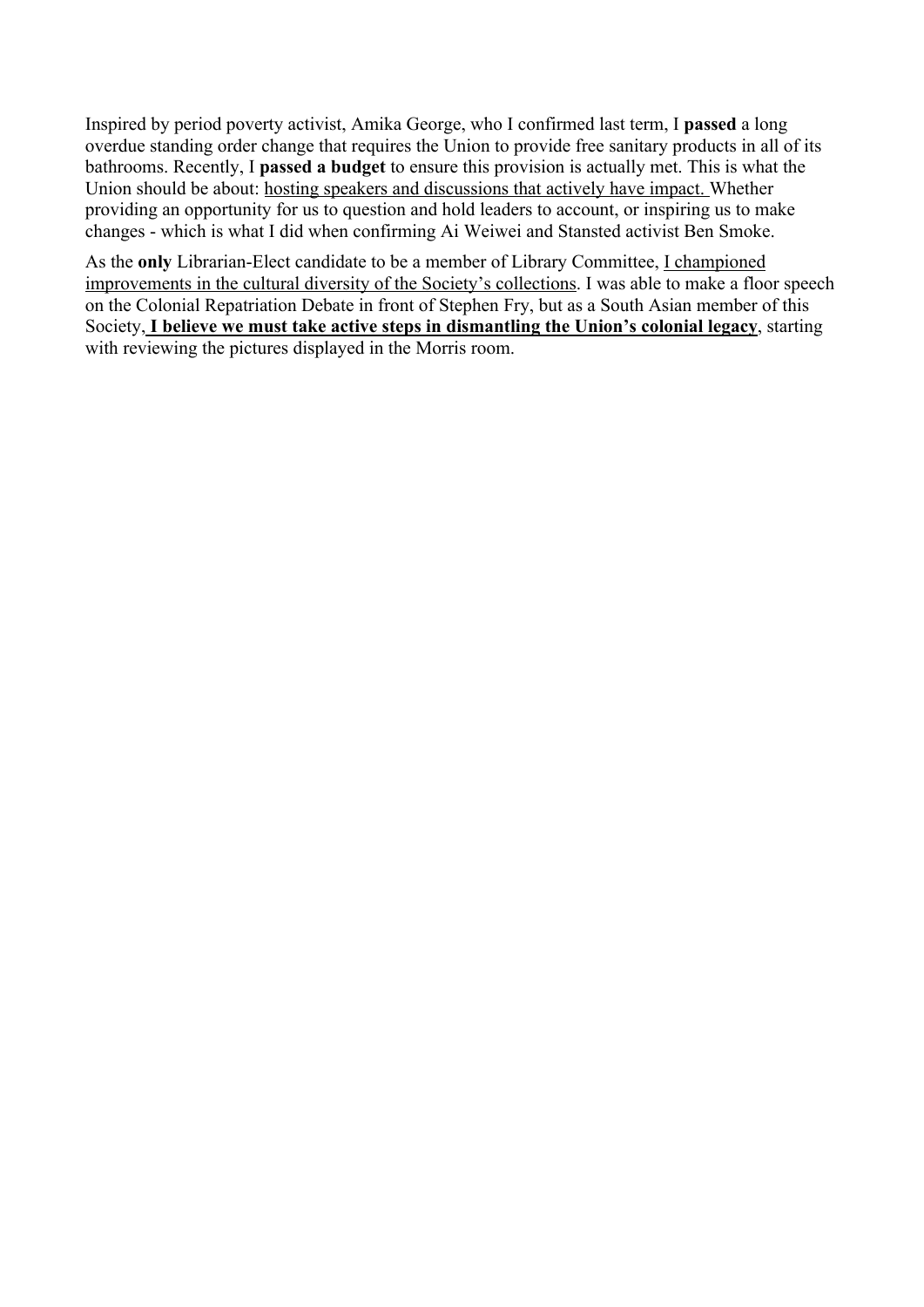# **Candidates for President**

# *with overall responsibility for the Society and for arranging its debates*

# **Hilary Term 2023**

Anvee BHUTANI (Secretary, *Magdalen College*)

## **#BeReal**

--

*CHAIRED MORE UNION COMMITTEES, WORKED MORE VAC DAYS this term, CONVENED MORE DEBATING REGIONAL ROUNDS, ORGANISED MORE SOCIALS, SPEARHEADING MORE PARTNERSHIPS, FACILITATED MORE FUNDRAISING - THAN ANY OTHER PRESIDENTIAL CANDIDATE!*

## **ONLY PRESIDENTIAL CANDIDATE TO HAVE:**

- DELIVERED ON **ALL PLEDGES**
- FULFILLED OFFICER VACATION DAY REQUIREMENTS
- ORGANISED A **BALL** AND **GARDEN PARTY**
- SERVED ON **ACCESS COMMITTEE**

# **DEDICATED**

- **FACILITATED ALL SOCIALS THIS TERM**: DRAG SHOW, WORLD FOOD FESTIVAL, 3 PUB QUIZZES, 2 WHISKY TASTING, TEA TASTING, CHAMPIONS LEAGUE **WATCHPARTY**
- **INTERVIEWED NOAM CHOMSKY**, **PETER SINGER AC**, **TIANANMEN SQUARE ACTIVIST**
- **CONFIRMED BLM CO-FOUNDER, JEB BUSH, STEVE AOKI**
- **FACILITATED £700k**+ in membership drives
- Worked **TWO Access Events** LGBTQ+, Graduates
- ORGANISED FIRST **FASHION SHOW** IN UNION'S HISTORY
- Introduced **COMMITTEE SOCIAL ACTION** partnership with Turl Street Homelessness Action!

# **ACCOMPLISHED**

- **Co-RAISED £50k+** for COVID-19 Relief
- Arranged **LARGE + AFFORDABLE Cultural Ball** (HinduSoc Diwali Ball)
- Work reported in **Guardian**, **Times**, **Independent**

## **VISION**

- Give *ACCESS COMMITTEE a VOTING REPRESENTATIVE* on the GOVERNING BODY
- *LONG TERM FINANCIAL INVESTMENT*

I've been debating since the age of 15. Living across the pond in America, I stumbled upon the Oxford Union on YouTube channel when trying to prepare arguments for a tournament and since then have watched nearly every debate. The debate I frequently return to is 'This House Regrets the Partition of India" because my personal family history is interwoven into the narratives retold in that debate. My grandparents were Partition refugees who made the arduous journey across the border amidst the utmost religious violence in the region. Hearing these oral histories retold in such a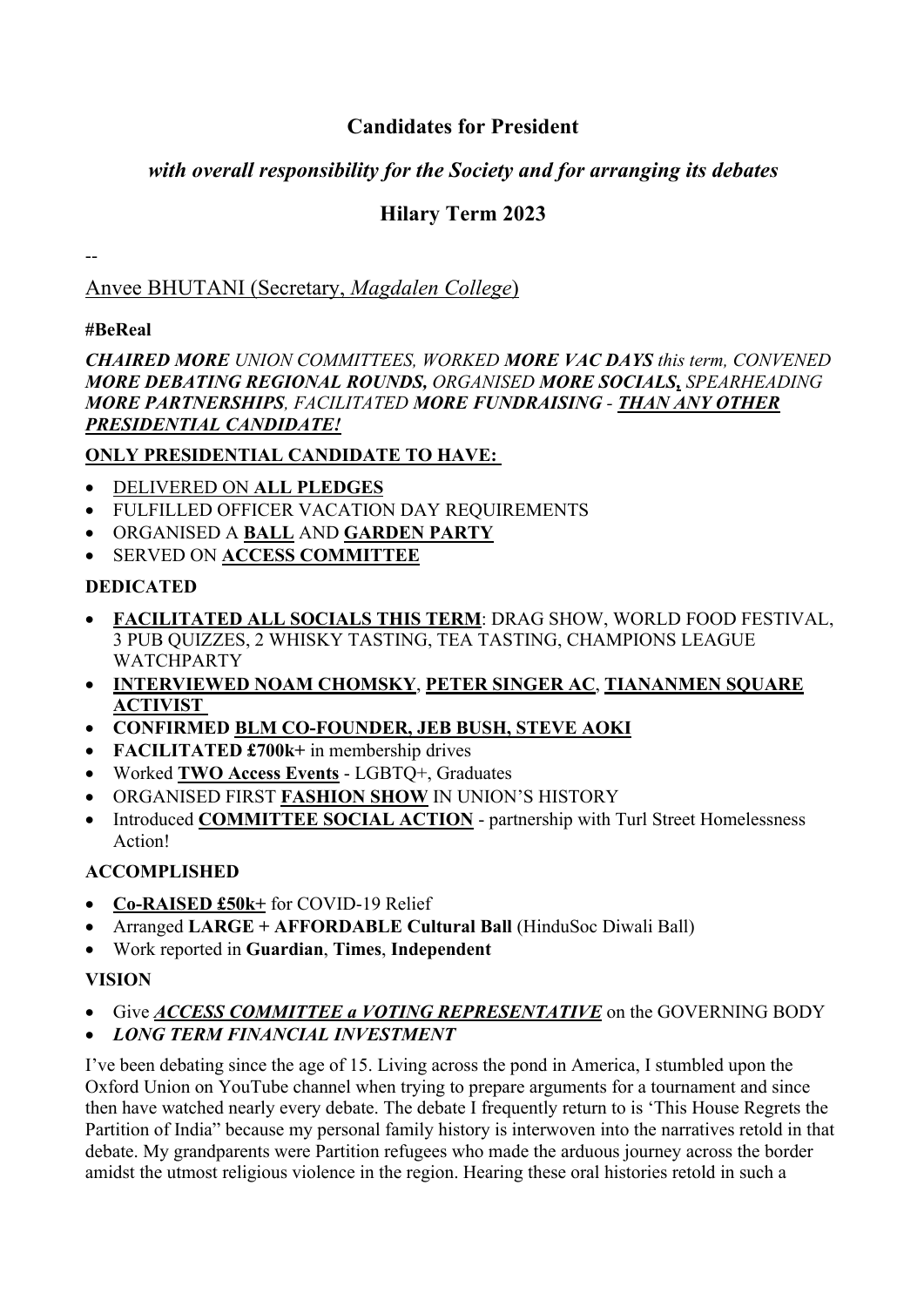historic debating chamber and having that reported on across Indian newspapers showed me the ability the Union has to platform conversations that have a deep impact on people's lives.

The fate of the Union rests on its leadership and I'd like to see the Union platform more

contemporary revolutionaries.My first term on Oxford Union committee was in TT20 where, at the height of the global Black Lives Matter movement, I confirmed BLM co-founder Opal Tometi to come speak at the Union. Since then I have confirmed speakers in a variety of fields from politicians like Jeb Bush to musicians like Steve Aoki.

I also care deeply about members getting more value for money. I have worked two

membership drives which raised over £700k for the Union, supported a proposal to create an Investment Strategy Working Group and champion the removal of nomination fees

for election to improve access to Union leadership positions.

The Union needs better leadership and it needs it now.

Let's work together to #BeReal the members at the Union.

--

## Charlie MACKINTOSH (Librarian, *New College*)

#### #NEW

#### **CONFIRMED** MORE SPEAKERS, **WORKED** MORE VAC DAYS, **ORGANISED** MORE DEBATES, **ORGANISED** MORE PANELS, **COMPETITIVELY DEBATED** MORE, **INTERVIEWED** MORE SPEAKERS, & **SERVED** MORE TERMS ON GOVERNING BODY THAN ANY OTHER PRESIDENTIAL CANDIDATE

I do not think that it is an exaggeration to say that the Union has defined my time at Oxford. I've served on committees for five of my six terms in Oxford, sat on the governing body for three terms, spent countless hours in meetings and over 75 vacation days working. As such, I've had the following realisations:

First, I love it. It's a place where I've forged important relationships and had unforgettable experiences, from organising a panel on Ukraine and arranging a sponsored Wine & Cheese night to confirming Slavoj Zizek.

Secondly, it's not perfect. It has flaws that need to be addressed through long-term planning.

Thirdly, this year, we should properly celebrate the Union's past 200 years.

2023 marks the bicentenary of the Oxford Union, 60 years of women members, 115 years since the first woman addressed the chamber, and 90 years since the famous 'King and Country' Debate. Each occasion provide us with a chance to look forwards, as well as back:

The Bicentenary reconnects us with generations of members. This term, I provided public representation of the changing nature of the Union, through securing displays of the last decade of Committee photographs, and arranged two alumni Members' Debates to offer new opportunities to alumni. I would use the bicentenary to fundraise for change, like the overdue installation of a lift.

The anniversaries of the admission of women and Milicent Fawcett's address remind us that the Society has progressed. There remain plenty of issues to challenge. This term, we hosted Peter Singer and the interviewer asked no questions about his belief that we should euthanise disabled